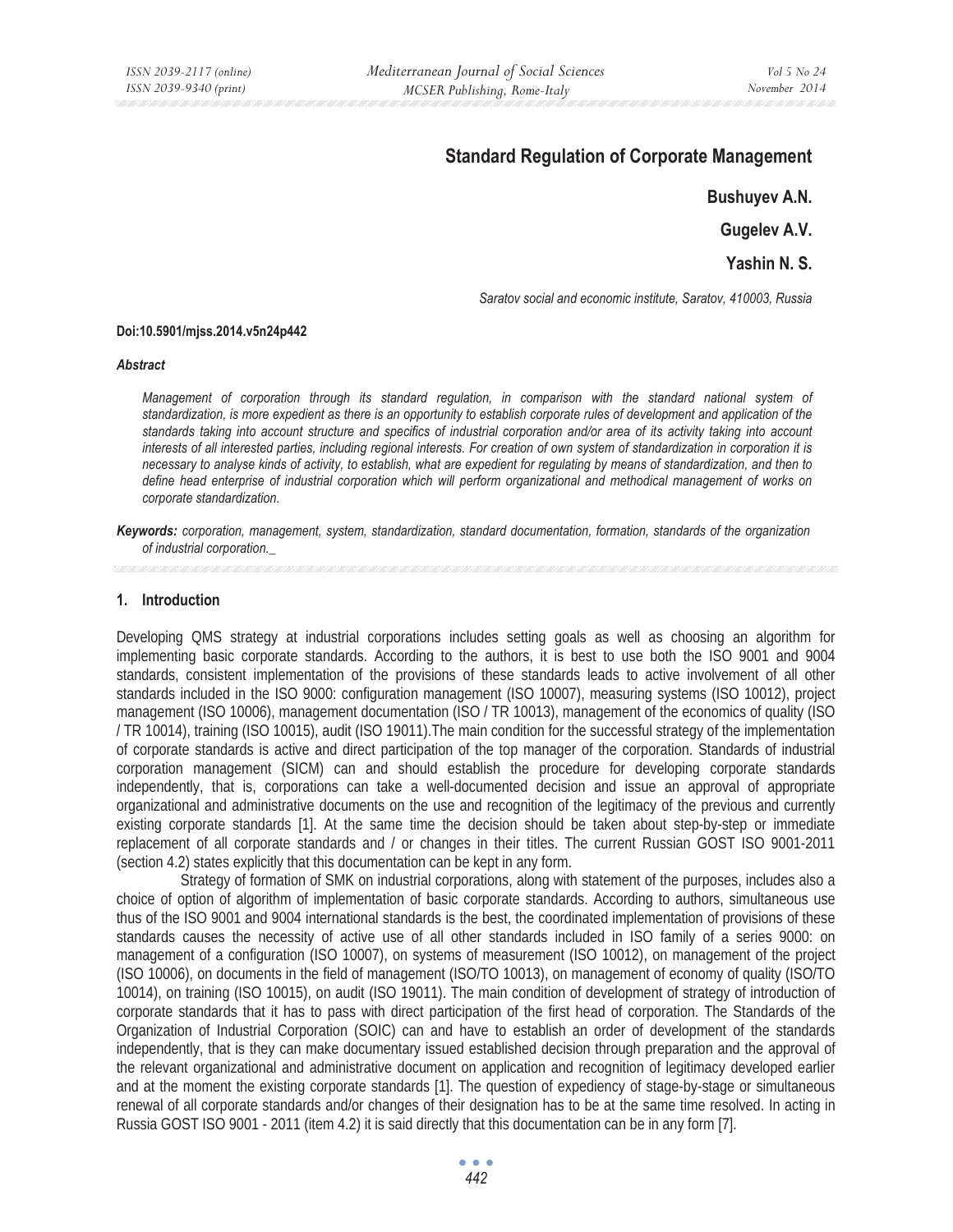### **2. Method**

SOPK have to be directed on creation of conditions of mutual interest of all participants of cooperation, both internal, and external, in increase of productivity and efficiency both own production economic activity, and economic efficiency of a production activity of industrial corporation. This approach to creation of system of standard regulation for corporations rather fully meets the requirements of technical regulation in the Russian Federation, is constructed on the principles of TQM and considers specifics of the knowledge-intensive production [5].

The general structure of standards of the enterprise of industrial corporation is given in fig. 1.

**Fig. 1.** General structure of standards of management of industrial corporation.

| THE GENERAL                         | <b>STANDARD</b>               | <b>METHODICAL</b>                          |
|-------------------------------------|-------------------------------|--------------------------------------------|
| Basic concepts and dictionary       | ISO 9001:2008                 | Recommendations about activity improvement |
| ISO 9000:2008 -                     |                               | ISO 9004:2009                              |
| HUNDRED PSK 9000 of the Requirement | <b>SOPK 9001</b>              |                                            |
|                                     | Part I. General requirements  | <b>SOPK 9004</b>                           |
|                                     | Part II. Special requirements | Part I.                                    |
| Guidelines on SMK assessment        |                               | Part II.                                   |
| ISO 19011:2008                      |                               | $\cdots$                                   |
|                                     |                               | Part VI.                                   |
| SOPK 9011                           |                               |                                            |

SICM goals are:

- ensuring compliance of corporate products, operation and services;
- improving production;
- using and disseminating the results of research and development in various corporate fields.

However SICM should also contribute to the general goal of standardization:

- ensuring the safety of life and health of citizens, protection of property of natural or legal persons, public or municipal property, environmental protection, protection of life or health of animals and plants;
- ensuring the safety facilities under standardization;
- improving the competitiveness of products, works and services;
- promoting compliance with the requirements of technical regulations;
- contributing to scientific and technical progress;
- securing information compatibility;
- rational use of all corporate resources;
- comparability of the assessments and test results, including economic and statistical data of corporations.

Obviously, in any corporate structure we can identify tasks that can be appropriately addressed through standardization. Current GOST 1.1-2002 "Interstate system for standardization.Terms and definitions" states that "standardization is an activity aimed at achieving the optimum degree of order in a certain area by establishing provisions for common and repeated use in the existing or potential problems." Moreover, that activity is manifested in the development and implementation of standards [2].

The advantage of corporate standardization over nationwide standardization for industrial corporations is their ability to set clear rules for corporate development and application of own standards based on the structure, operation and specificity of its activities.

Naturally, there are other types of documents that can solve the same problem as the standards: various technological and organizational directives, norms, rules, regulations, guidance documents, test procedures, recommendations, etc. General rules for the templates, layout and titles of certain documents, such as technological documentation, are traditionally set at the national level, and as these standards often form part of a set of standards, they are characterized by excessive complexity of the content and structure, and moreover, they are designed for traditional highly specialized enterprises in high-tech industries. It should be noted that the document forms, specified in these standards, are outdated and most modern enterprises keep and submit such documentation in electronic form.

In order to create your own system of standardization it is necessary to systematize corporate activities, identify those types of repeatable operations which should be managed with the help of standardization as well as designate the parent company orstructural unit which will carry out organizational and methodological work on corporate governance standardization.

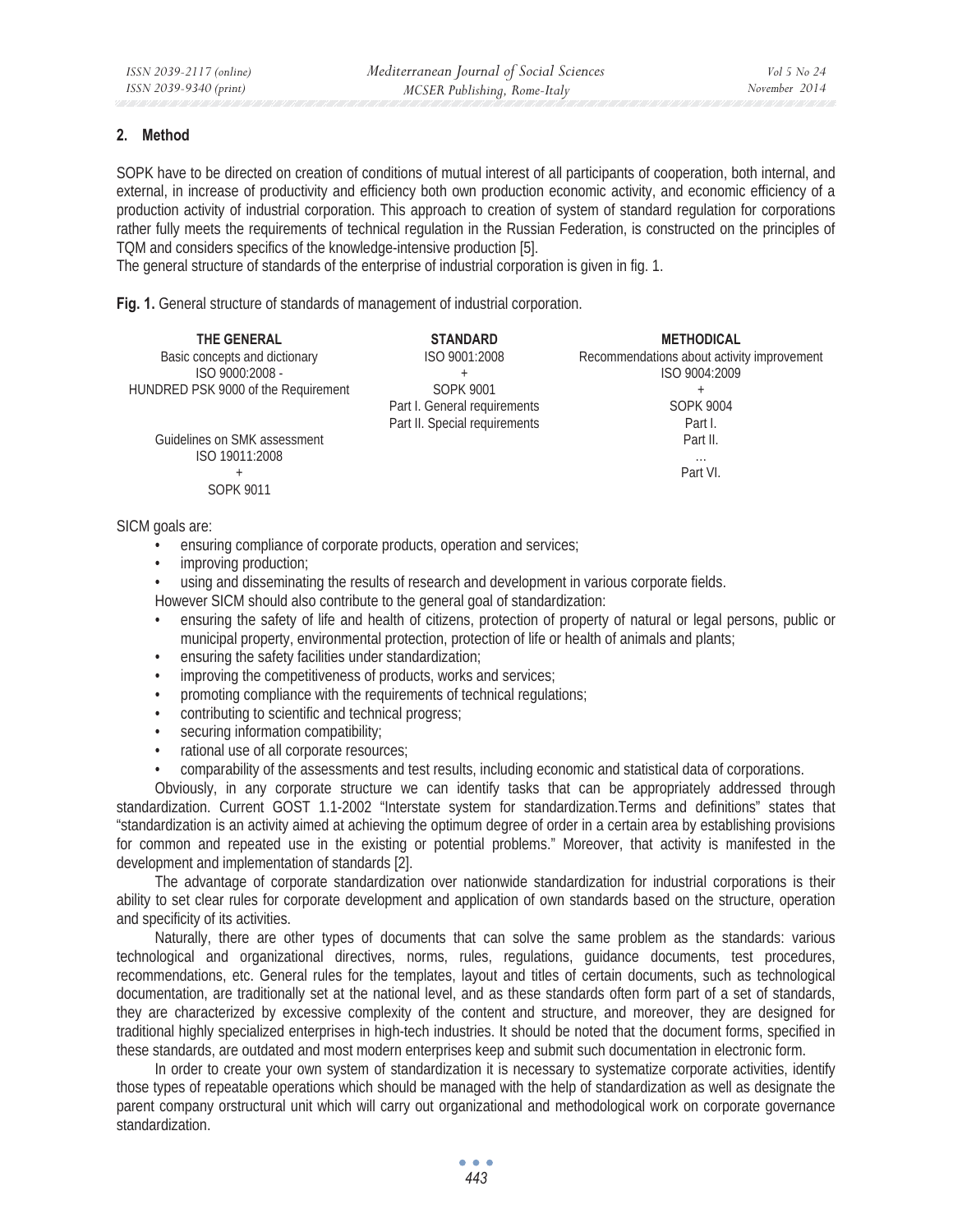| ISSN 2039-2117 (online) | Mediterranean Journal of Social Sciences | Vol 5 No 24   |
|-------------------------|------------------------------------------|---------------|
| ISSN 2039-9340 (print)  | MCSER Publishing, Rome-Italy             | November 2014 |

The next step in the SICM establishment will be the development of a set of fundamental standards which are designed to establish the following rules:

- how to develop, update and cancel the SICM;
- how to establish, designate and register SICM;
- how to use the existing national standards of the Russian Federation in the SICM;
- how to organize and monitor the compliance with the rules established in the SICM;
- how to create and catalogue a compendium of corporate standards, including information on using the documents included in this compendium [3].

The SICM compendium should include a standard for terms and definitions, which should specify the applicable terms and definitions with regard to corporate structure, as well as establish consistent interpretations of terms and definitions used in standardization of corporate activities.

## **3. Results**

Overall goals of organizing corporate standardization should be laid out in a separate SICM, where it is important to specify the goals and principles of standardization for the corporation, to identify individual challenges, to determine the scheduling methodology for corporate standardization, and to define the functions of individual companies. Since documenting the QMS requires more attention, it is necessary to take a closer look at the contents of the fundamental corporate standards.

The most important is the content of the SICM establishing the rules for approving corporate standards. Itis advisable to determine what information should be used in the development of the SICM. According to the authors, the development of the SICM should take into account:

- suggestions from the structural units of industrial corporations that will use these standards;
- results of project, research and development work in the corporation;
- existingnational standards of the Russian Federation;
- international standards;
- experience of leading enterprises in this sector of economy and other information about the latest scientific and technological achievements;
- organizational and administrative documents of federal executive bodies.

At the same time we should not forget that when using documents protected by patents or copyright law we should comply with the rules of the Civil Code of the Russian Federation, and all the necessary information should be presented in the preface to the SICM.

Then it is recommended to appoint a manager responsible for the development and updating of the SICM.

When establishing and regulating the procedure of the SICM development, it is recommended to use the sequence of the following four stages:

- organizing the SICMdevelopment;
- drafting the SICM (first edition) and discussion among all interested parties in the corporation;
- finalizing the SICM project, its adjustment, compliance assessment and examination;
- approval of the SICM, its registration, introduction and dissemination.

The section about the organizational issues of the development and realization of the SICM should coordinate the organizational process with corporate planning documents, including plans for writing corporate standardization programs. The authorsdeem it necessary to establish the possibility of developing the SICM based on organizational and administrative documents of the corporate plan.

When establishing the procedure for the development of the draft version of the SICM it is advisable to compile an explanatory note, which formulates requirements for its content and design. Also it is advisable to prepare a mailing list for the draft version of the SICM to be sent for consideration in various departments. Timeframe should be established for interested parties to consider the draft standard and form an opinion.

Next a procedure for considering and discussing feedback to the draft standard should be established by the developer, and a procedure for finalizing the SICM. Additionally, it is expedient to analyze summaries of the feedback and opinions.

The next step in the corporate standardization planning should address the procedure for reviewing the final version of the SICM and its approval by all corporate structures. It is necessary to set the dates for the procedure, and everyone should be notified that after the deadline the SICM cannot be adjusted in any way. While discussing the SICM, health and safety, environmental and property issues should be considered. Those issues must be approved by the state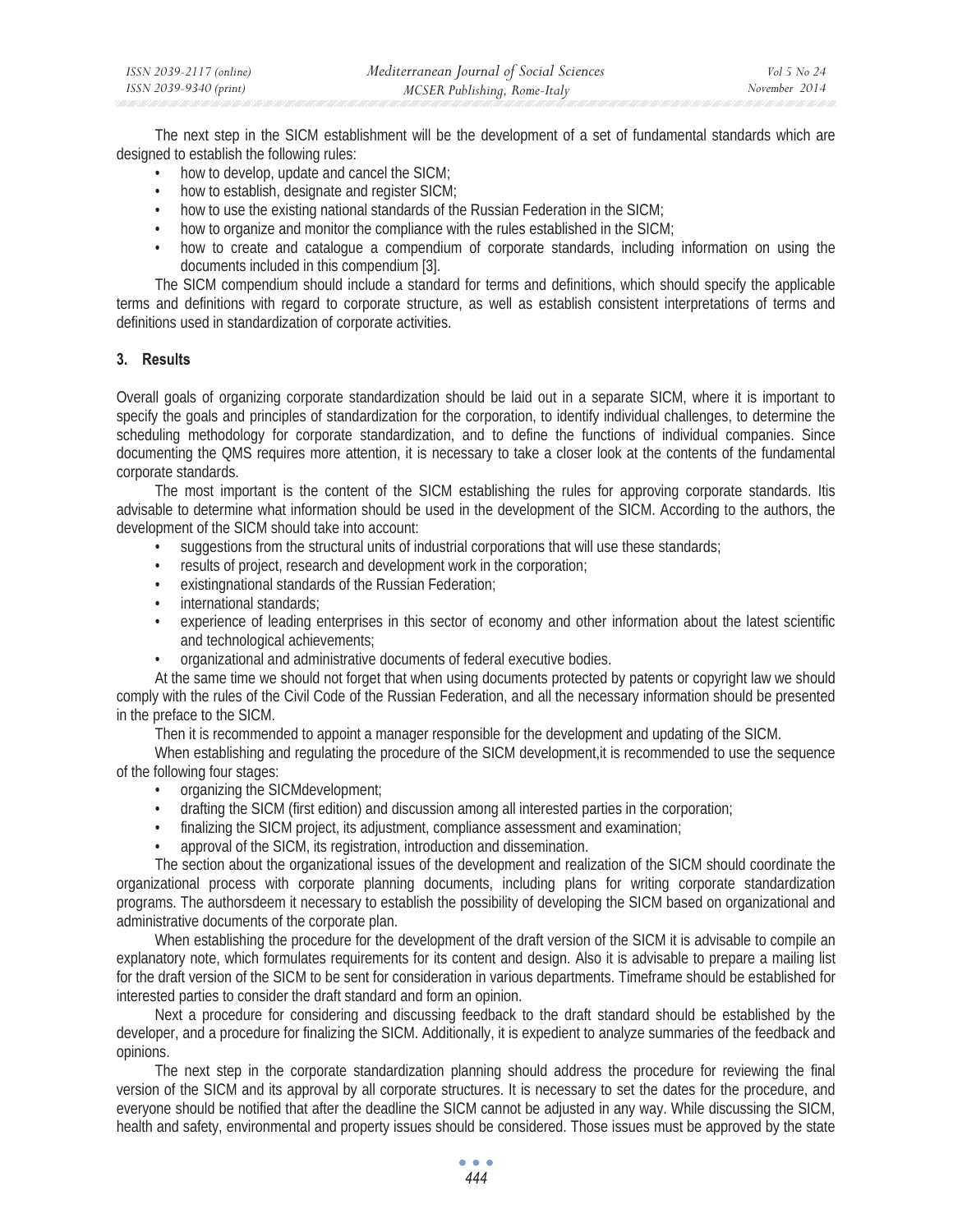control and supervision authorities that regulate these questions in accordance with the legislation of the Russian Federation.

The development of the SICM can be greatly simplified by the systematization of corporate regulatory documents which enables establishing a corporate management system based not only on the results of external influence but also the transformation of the existing management systems of all companies merged into a corporation.

Table 1 presents an exemplary list of the SICM on corporate governance, the development of which would improve the quality of corporate governance.

# **Table ʌ1.** A list of SICM

| Standards of Industrial Corporate Management.                 | Main sections of the document                                                |
|---------------------------------------------------------------|------------------------------------------------------------------------------|
|                                                               | Structure of Management System in corporation                                |
|                                                               | Structure of the target subsystem                                            |
| Management system. Basic issues                               | Structure of the functional subsystem                                        |
|                                                               | Structure of support subsystem                                               |
|                                                               | Structure of outer management system                                         |
|                                                               | Structure of management subsystem                                            |
|                                                               | Structure of product life cycle in corporation                               |
| Management system.                                            | Methods of predicting the production cycles of products                      |
| Management of product development cycles                      | Methods of predicting the profitability of production cycles                 |
|                                                               | Information and forecasting support                                          |
|                                                               | The point of the system approach                                             |
| Management system. Principles of corporate management         | Principles of corporate management                                           |
|                                                               | Administrative methods of corporate management                               |
| Management system. General management methods                 | Socio-psychological methods of corporate management                          |
|                                                               | Economic methods of corporate management                                     |
|                                                               | Principles of corporate management feasibility                               |
| Management system. Economic grounds to improve the efficiency | Economic grounds to improve organizational and technical level of production |
| of corporate management                                       | Economic grounds to improve the competitiveness of corporation               |
|                                                               | Information support of measurement of corporate management effectiveness     |
|                                                               | Measuring of product competitiveness                                         |
| Management system. Methodical support of product              | Methods of studying factors of corporate competitive advantage               |
| competitiveness                                               | Information support of corporate management                                  |
|                                                               |                                                                              |
|                                                               | Concept of corporate marketing                                               |
| Management system. Marketing and corporate market strategy    | Functions of corporate marketing                                             |
| build-up                                                      | Building-up of standards of product competitiveness                          |
|                                                               | Building-uptechnique of corporate market strategy                            |
|                                                               | Information support of corporate management                                  |
| Management system. Corporate pricing policy                   | Principles of corporate pricing                                              |
|                                                               | Methods for price prediction                                                 |
|                                                               | System of corporate quality indicators                                       |
| Management system. Quality control                            | Certification of products                                                    |
|                                                               | Structure of corporate quality management system                             |
|                                                               | System of product resource-intensity indicators                              |
| Management system.                                            | System of production resource-intensity indicators                           |
| Resource-saving policy                                        | Analysis of resource use effectiveness                                       |
|                                                               | Development and implementation of corporate resource-saving measures         |
|                                                               | Types of norms and standards of corporate management                         |
|                                                               | Methods of material resources quota setting for production                   |
| Management system.                                            | Methods of material resources quota setting for corporate needs              |
| Methods of resource quota setting                             | Methods of equipment quota setting                                           |
|                                                               | Methods of corporate labor resources quota setting                           |
|                                                               | Methods of capital construction quota setting                                |
|                                                               | Corporate technical-organizational indicators                                |
| Management system.                                            | Methods of rating of technical-organizational level of production            |
| Methods of corporate technical-organizational planning        | Methods of technical-organizational development prediction based on forms of |
|                                                               | corporate reproduction                                                       |
| Management system.                                            | Social development indicators                                                |
| Methods of corporate social development planning              | Corporate social development planning                                        |
|                                                               | Environmental protection legislation                                         |
| Management system.                                            | Areas of environmental protection                                            |
| Environmental protection                                      | Planning of environmental protection measures                                |
|                                                               | Principles of corporate planning                                             |
| Management system.                                            | Business plan development procedure                                          |
| Corporate business plans:content and development procedure    | Business plan implementation                                                 |
|                                                               |                                                                              |

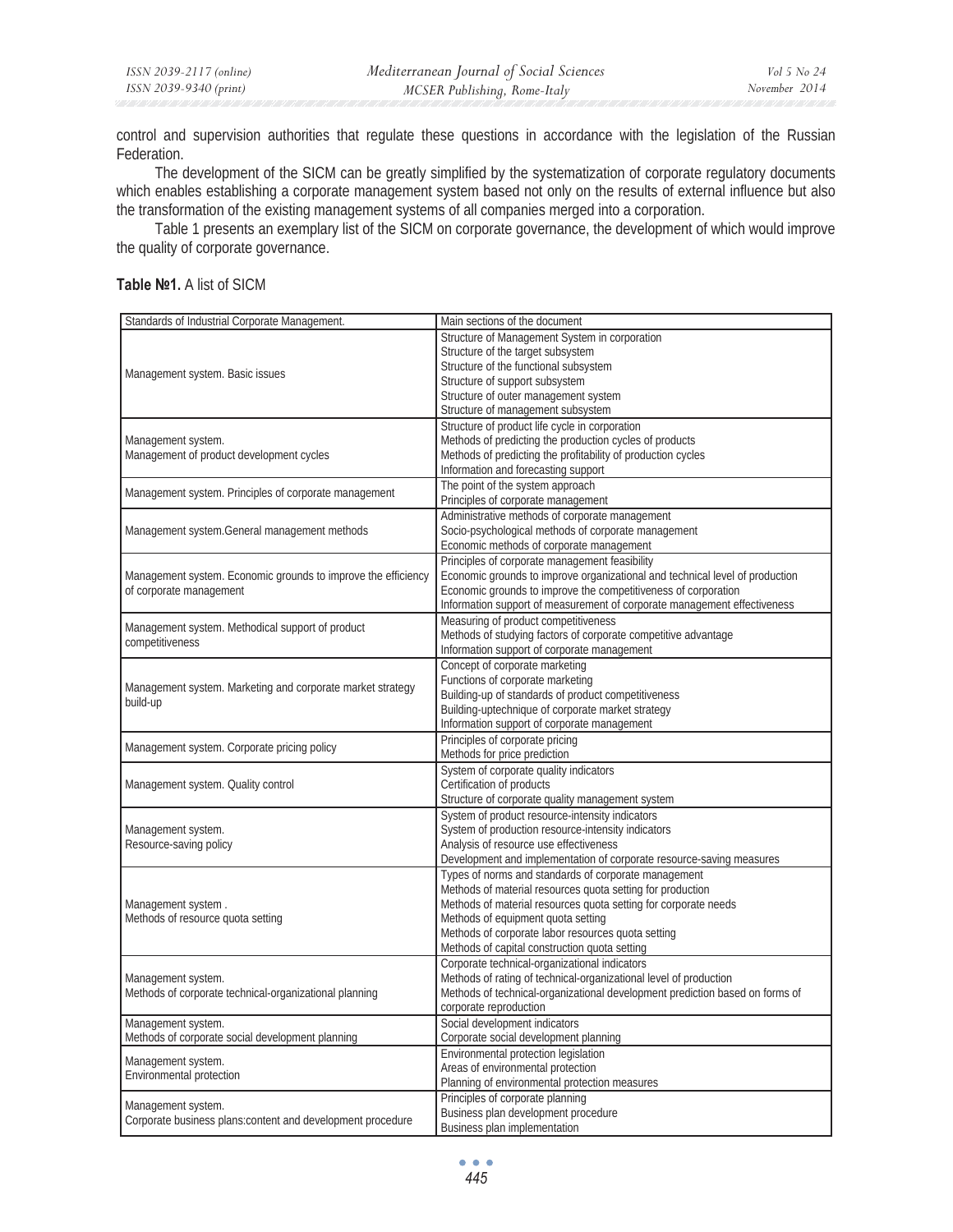|                                                                  | Principles of rational production and management processes organization          |
|------------------------------------------------------------------|----------------------------------------------------------------------------------|
|                                                                  | Principle of commensurability                                                    |
| Management system.                                               | Principle of corporate differentiation                                           |
| Corporate processes organization                                 | Forward-flow principle                                                           |
|                                                                  | Principle of continuity                                                          |
|                                                                  | Principle of uninterrupted process                                               |
|                                                                  |                                                                                  |
|                                                                  | Corporate accounting requirements                                                |
| Management system.                                               | Types of control                                                                 |
| Corporate accounting and control                                 | Corporate control planning                                                       |
|                                                                  | Corporate day-to-day control automation                                          |
| Management system.                                               | Corporate motivation activities                                                  |
| Corporate motivation                                             | Quality work motivation                                                          |
| Managements ystem.                                               | Factors of corporate regulation                                                  |
| Regulation                                                       | Methods of feedback analysis in corporate management cycle                       |
|                                                                  | Types of corporate resources                                                     |
| Management system.                                               | Organization of production resource support                                      |
| Resource suport                                                  | Balanced methods in organization of production resource support                  |
| Management system.                                               | Structure of regulatory documents in corporate management                        |
| Methodological support                                           | Regulatory documents content requirements                                        |
|                                                                  | Corporate data classification and structure                                      |
| Management system.                                               |                                                                                  |
| Dataware                                                         | Data requirements                                                                |
|                                                                  | <b>Technology Information Support</b>                                            |
| Management system.                                               | Corporate management legal support requirements                                  |
| Corporate legal support                                          | Corporate management regulations                                                 |
| Management system.                                               | Technical-organizational support requirements                                    |
| Technical-organizational support                                 | Project technical-organizational structure for development and implementation of |
|                                                                  | corporate management                                                             |
|                                                                  | Macro environment factors                                                        |
| Management system.                                               | Assessment studying methods of macro factors impact on corporate management      |
| Studying methods of macro factors influence on corporate         | effectiveness                                                                    |
| management stability and effectiveness                           | Assessment of macro factors impact on corporate management effectiveness         |
|                                                                  | Structure of regional infrastructure                                             |
| Management system.                                               | Studying methods of regional infrastructure factors influence on corporate       |
| Studying methods of regional infrastructure factors influence on | management effectiveness                                                         |
| corporate management effectiveness                               | Assessment of impact of regional infrastructure factors on corporate management  |
|                                                                  | effectiveness                                                                    |
|                                                                  | Microenvironment factors                                                         |
|                                                                  | Studying methods of competitors                                                  |
| Management system.                                               | Studying methods ofcustomers                                                     |
| Studying methods of micro factors influence on corporate         | Studying methods of providers                                                    |
| management effectiveness                                         | Studying methods of market infrastructure                                        |
|                                                                  | Assessment of corporate microstructure impact on corporate management            |
|                                                                  | effectiveness                                                                    |
|                                                                  |                                                                                  |
|                                                                  | Principles of corporate human resource management and corporate culture          |
| Management system.                                               | Corporate subdivision and job description requirements                           |
| Human resource management                                        | Manager's business qualities assessment                                          |
|                                                                  | Corporate scientific labor management                                            |
|                                                                  | Personality and staff in corporate management                                    |
| Management system.                                               | Social aspects of corporate management                                           |
| Corporate structure of sociological and psychological factors    | Corporate management style                                                       |
|                                                                  | Methods of reconciliation                                                        |
|                                                                  | Stress management                                                                |
|                                                                  | Principles and methods of management decisions effectiveness analysis            |
| Management system.                                               | Comparative analysis                                                             |
| Methods of management decisions effectiveness analysis           | Factor analysis                                                                  |
|                                                                  | Value analysis                                                                   |
|                                                                  | Principles and classification of predicting methods                              |
| Management system.                                               | Expert methods                                                                   |
| Forecasting methods of                                           | Extrapolation methods                                                            |
| management decisions                                             | Parametric methods                                                               |
|                                                                  |                                                                                  |

The given list of standards is rather indicative. The bigger the corporation is and more technically advanced its products are, the more documentation on technical standards it must have.

All SICM must have sections "Basic issues"and "Information support". In author's opinion "Basic issues" section is supposed to show the following:

• relevance of the document (in terms of the current situation at the company);